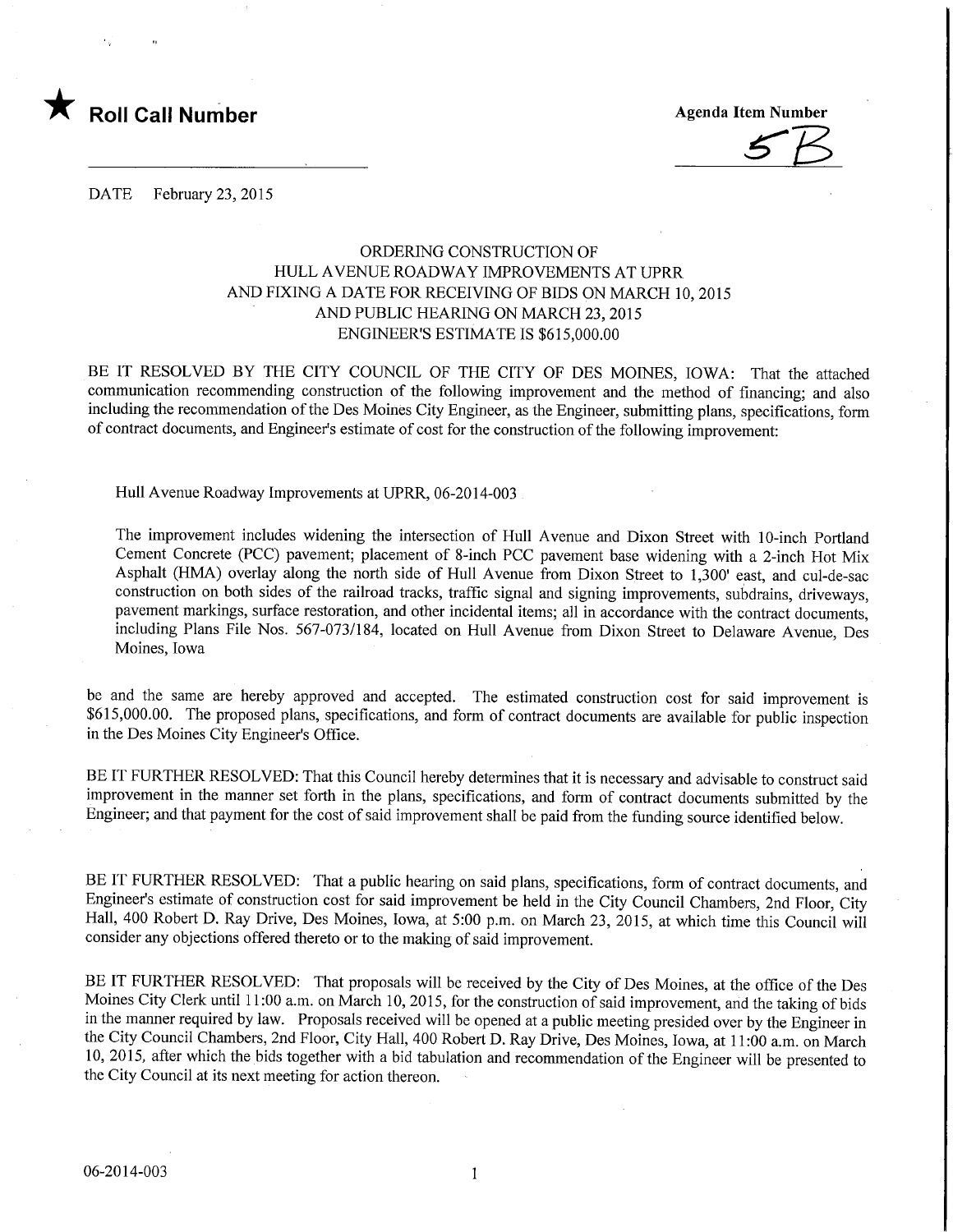

DATE February 23, 2015

BE IT FURTHER RESOLVED: That the City Clerk is further directed to publish a Public Notice of Storm Water Discharge in the Des Moines Register and The Business Record as required by the Iowa Department of Natural Resources.

BE IT FURTHER RESOLVED: That the City Manager be and is hereby authorized and directed to certify the "Notice of Intent for NPDES Coverage under General Permit No. 2 for Storm Water Discharges associated with Industrial Activity for Construction Activities" on behalf of the City of Des Moines and submit said document to the Iowa Department of Natural Resources with appropriate application and permit fees.

BE IT FURTHER RESOLVED: That an appropriate Notice to Bidders and Notice of Public Hearing for said improvement be published in the Des Moines Register as provided and directed by Chapter 26 and/or 314, Code of Iowa.

(City Council Communication Number  $\sqrt{5}-\sqrt{84}$  attached.)

Moved by to adopt.

FORM APPROVED: THE RESERVED OF THE RESERVED FUNDS AVAILABLE

Kathleen Vanderpobl Deputy City Attorney

 $\forall$ 

Daniel E. Ritter Interim Des Moines Finance Director

Funding Source: 2014-2015 CIP, Page Street - 44, UPRR Crossing Closures Mitigation, ST253, G. 0. Bonds, Being: \$12,600, Des Moines Water Works reimbursement; and the remaining \$602,400 in Union Pacific Railroad funds, ST253

| <b>COUNCIL ACTION</b> | YEAS | <b>NAYS</b> | Pass | <b>ABSENT</b>   |   |
|-----------------------|------|-------------|------|-----------------|---|
| <b>COWNIE</b>         |      |             |      |                 | C |
| COLEMAN               |      |             |      |                 |   |
| <b>GATTO</b>          |      |             |      |                 |   |
| <b>GRAY</b>           |      |             |      |                 |   |
| <b>HENSLEY</b>        | 글    |             |      |                 |   |
| <b>MAHAFFEY</b>       |      |             |      |                 |   |
| <b>MOORE</b>          |      |             |      |                 |   |
| TOTAL                 |      |             |      |                 |   |
| <b>MOTION CARRIED</b> |      |             |      | <b>APPROVED</b> |   |
|                       |      |             |      |                 | í |
|                       |      |             |      | Mayor           | ÷ |

## **CERTIFICATE**

I, DIANE RAUH, City Clerk of said City hereby certify that at a meeting of the City Council of said City of Des Moines, held on the above date, among other proceedings the above was adopted.

IN WITNESS WHEREOF, I have hereunto set my hand and affixed my seal the day and year first above written.

City Clerk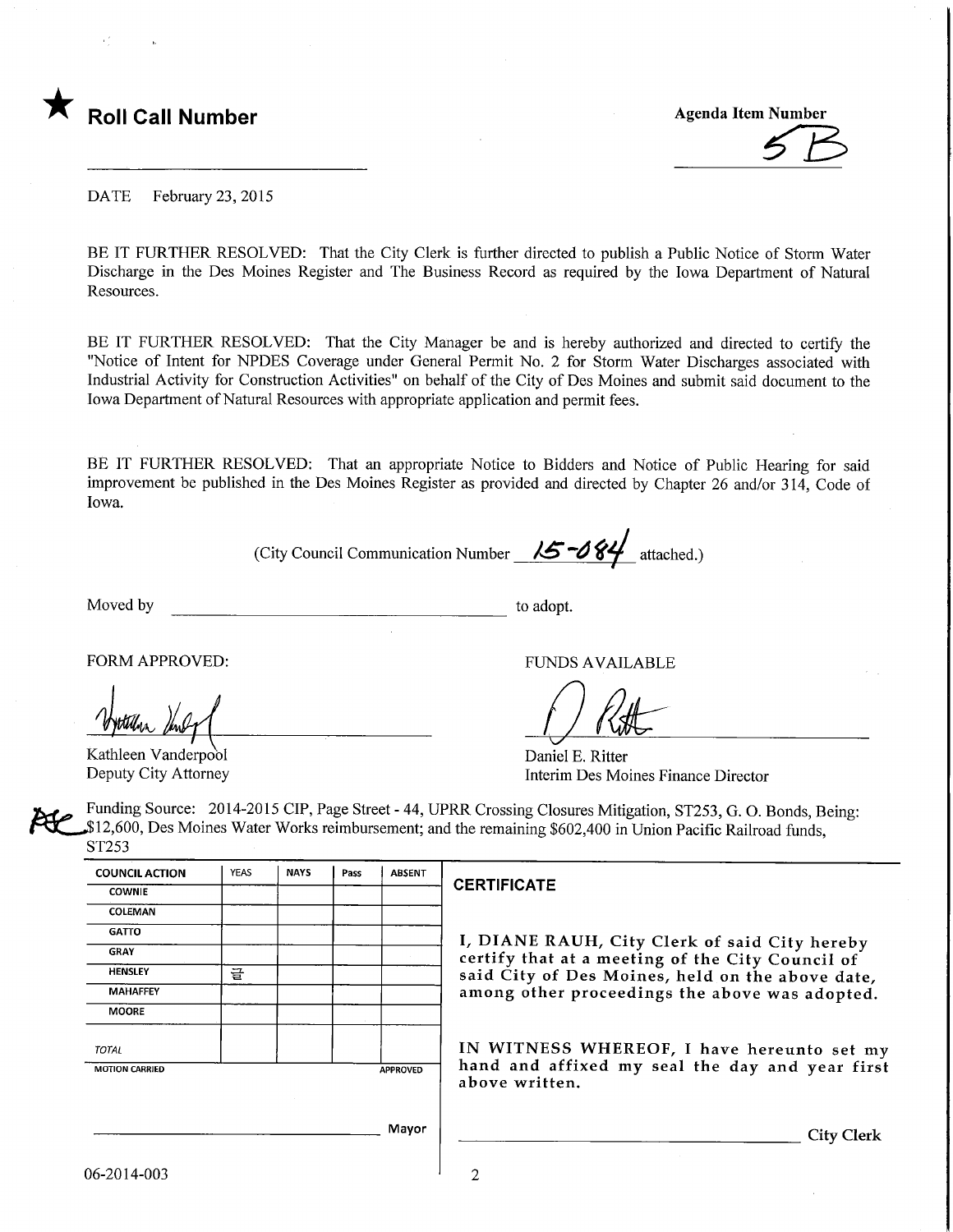## CONSTRUCTION ESTIMATE

DEPARTMENT OF ENGINEERING CITY OF DES MOINES, IOWA

 $\epsilon_+$ 

Activity ID 06-2014-003 IDOT Project No: N/A Date: 02/06/15

 $5B$ 

## PROJECT: HULL AVENUE ROADWAY IMPROVEMENTS AT UPRR

|                |                                                                    |             | <b>ESTIMATED UNITS</b> |                   | <b>AMOUNT</b> |  |
|----------------|--------------------------------------------------------------------|-------------|------------------------|-------------------|---------------|--|
| NO.            | <b>DESCRIPTION</b>                                                 | <b>UNIT</b> | <b>TOTAL</b>           | <b>UNIT PRICE</b> | <b>TOTAL</b>  |  |
|                | DIVISION 1 - CITY OF DES MOINES                                    |             |                        |                   |               |  |
| 1              | TRAFFIC/PEDESTRIAN CONTROL & WORK ZONE FENCING                     | LS          | 1                      | \$12,000.00       | \$12,000.00   |  |
| $2^{\circ}$    | UNIFORMED POLICE OFFICER                                           | <b>DAY</b>  | 5                      | \$320.00          | \$1,600.00    |  |
| 3              | MOBILIZATION                                                       | LS          | 1                      | \$34,005.00       | \$34,005.00   |  |
| $\overline{4}$ | <b>CLASS 10 EXCAVATION</b>                                         | <b>CY</b>   | 2600                   | \$15.00           | \$39,000.00   |  |
| 5              | SUBGRADE PREPARATION                                               | SY          | 3407                   | \$5.00            | \$17,035.00   |  |
| 6              | <b>SUBGRADE TREATMENT</b>                                          | SY          | 200                    | \$10.00           | \$2,000.00    |  |
| 7              | MODIFIED SUBBASE, 6 IN DEPTH                                       | SY          | 3407                   | \$12.00           | \$40,884.00   |  |
| 8              | TEMPORARY GRANULAR SURFACING                                       | <b>TON</b>  | 110                    | \$30.00           | \$3,300.00    |  |
| 9              | PLUG STORM SEWER INLET                                             | <b>EACH</b> | 2                      | \$500.00          | \$1,000.00    |  |
| 10             | LONGITUDINAL SUBDRAIN                                              | <b>LF</b>   | 819                    | \$20.00           | \$16,380.00   |  |
| 11             | SUBDRAIN OUTLETS AND CONNECTIONS                                   | <b>EACH</b> | 8                      | \$350.00          | \$2,800.00    |  |
| 12             | 8 IN PCC PAVEMENT                                                  | SY          | 901                    | \$55.00           | \$49,555.00   |  |
| 13             | 10 IN PCC PAVEMENT                                                 | SY          | 2501                   | \$75.00           | \$187,575.00  |  |
| 14             | STANDARD PCC CURB AND GUTTER, 2.0 FT WIDTH, 6 IN.<br><b>DEPTH</b>  | LF          | 70                     | \$30.00           | \$2,100.00    |  |
| 15             | STANDARD PCC CURB AND GUTTER, 2.0 FT WIDTH, 10 IN.<br><b>DEPTH</b> | LF          | 211                    | \$35.00           | \$7,385.00    |  |
| 16             | P.C. CONCRETE MEDIAN                                               | SY          | 20                     | \$100.00          | \$2,000.00    |  |
| 17             | HMA (3M ESAL) SURFACE, 1/2", NO FRICTION                           | <b>TON</b>  | 114                    | \$120.00          | \$13,680.00   |  |
| 18             | 4 IN. PCC SIDEWALK                                                 | SY          | 10                     | \$40.00           | \$400.00      |  |
| 19             | <b>BRICK PAVERS, MEDIAN</b>                                        | <b>SF</b>   | 180                    | \$10.00           | \$1,800.00    |  |
| 20             | <b>CLASS 'A' CRUSHED STONE</b>                                     | <b>TON</b>  | 206                    | \$40.00           | \$8,240.00    |  |
| 21             | PAVEMENT SCARIFICATION                                             | SY          | 100                    | \$15.00           | \$1,500.00    |  |
| 22             | <b>REMOVAL OF PAVEMENT</b>                                         | SY          | 2816                   | \$16.00           | \$45,056.00   |  |
| 23             | <b>REMOVAL OF MEDIAN</b>                                           | SY          | 20                     | \$16.00           | \$320,00      |  |
| 24             | <b>TRAFFIC SIGNALIZATION</b>                                       | <b>LS</b>   | 1                      | \$68,000.00       | \$68,000.00   |  |